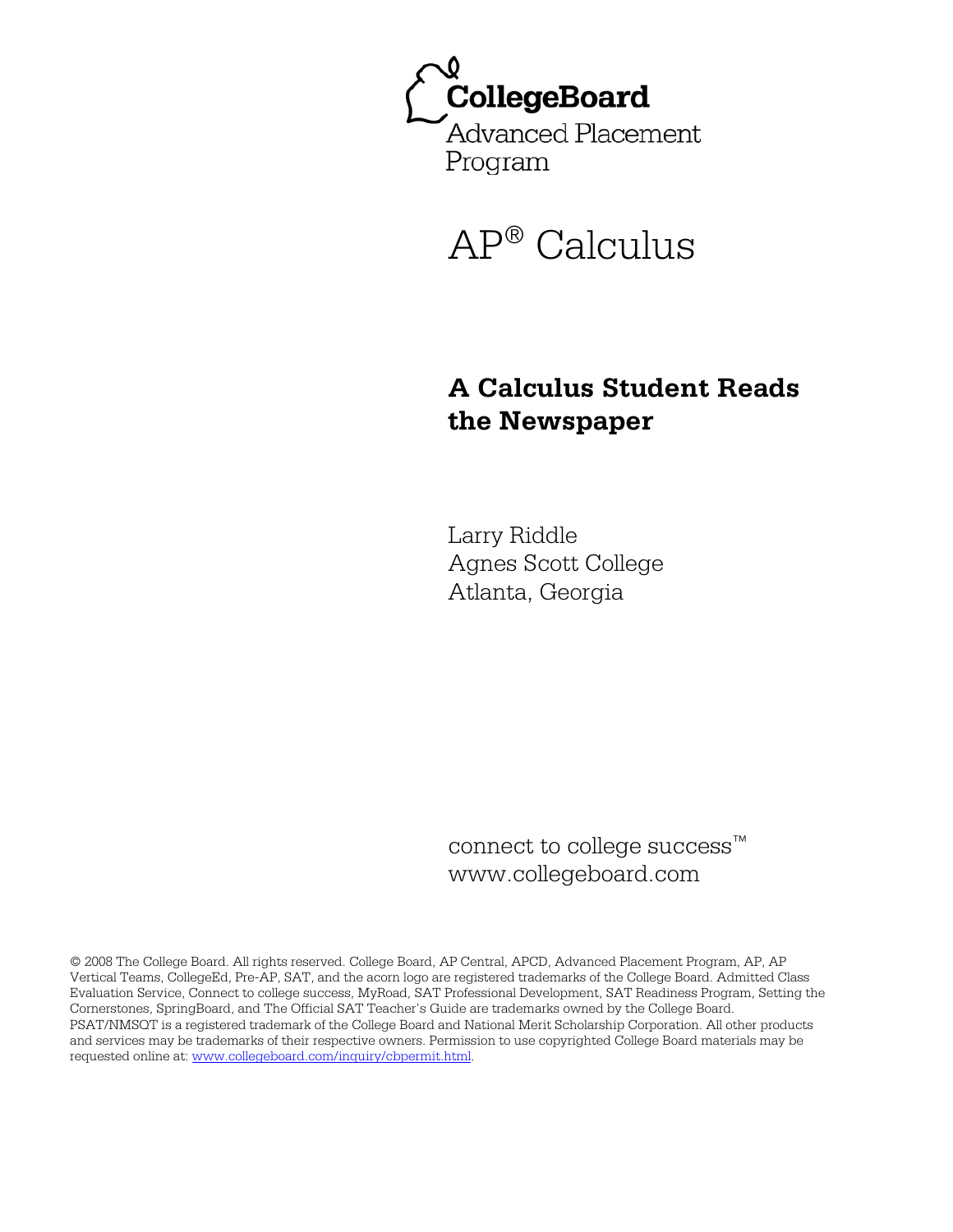## **A Calculus Student Reads the Newspaper**

### **Larry Riddle Agnes Scott College**

In the mid-1990's, John Allen Paulos wrote a book called *A Mathematician Reads the Newspaper*. When I teach calculus I like to get my students to read the newspaper for articles discussing ideas related to rates of change, in particular ideas that can be rephrased in terms of first and second derivatives. They pop up frequently, often in the business section, but sometimes even in the comics. I like to introduce these when we first start learning about the meaning of the second derivative and what it means, for example, to increase at an increasing rate. For each headline and/or article, I ask students to consider:

What is the function being discussed? What is the meaning of the variables? Is the first derivative positive, negative, zero, or not possible to tell? What is the evidence? Is the second derivative positive, negative, zero, or not possible to tell? What is the evidence? What would a sketch of the graph look like? Is the headline accurate?

What follows are some examples that I've collected over the years.

## **"The goal of a diet isn't losing weight, it's slowing down the gain"**

Here is a *Garfield* comic from July 24, 1992.



(Used with permission of Universal Press Syndicate)

In class I ask students the following<sup>[1](#page-1-0)</sup>:

 $\overline{a}$ 

Let  $W(t)$  be Garfield's weight as a function of time. Rephrase Jon's last comment in terms of calculus by filling in each blank with one or more items from among the following expressions:

<span id="page-1-0"></span><sup>&</sup>lt;sup>1</sup> My thanks to Evan Romer, Susquehanna Valley High School, for this reference and idea, posted to the AP Calculus Electronic Discussion Group on September 1, 1998.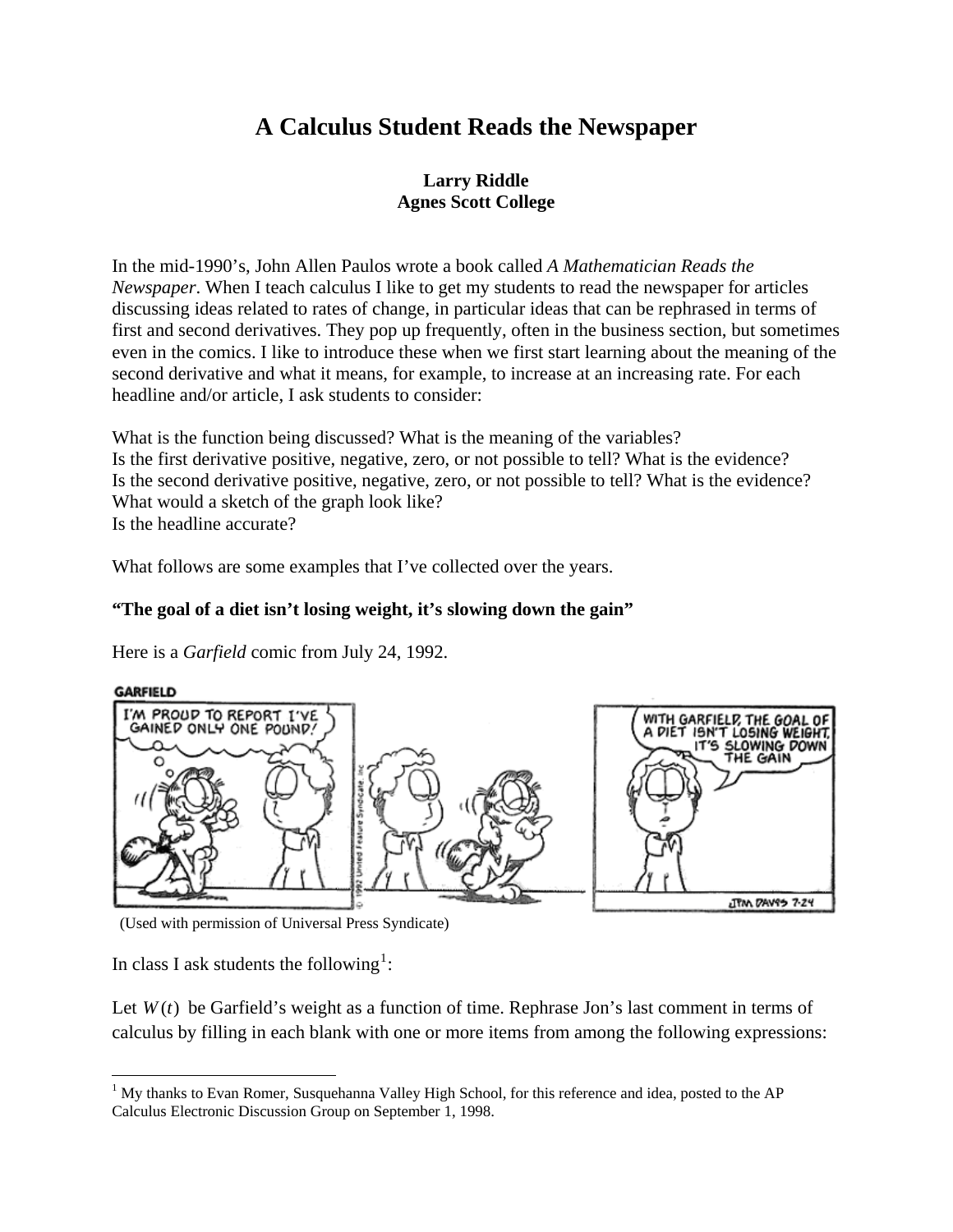$W < 0$   $W > 0$   $W' < 0$   $W' > 0$   $W'' > 0$   $W'' > 0$ 

"With Garfield, the goal of a diet isn't \_\_\_\_\_\_\_\_, it's \_\_\_\_\_\_\_\_\_."

Students must recognize that "losing weight" means that the weight function is decreasing  $(W' < 0$ , which for Garfield is *not* the goal.) Rather, Garfield's goal is to have the increase in weight slow down over time, a statement about the *second* derivative. One can imagine the graph of Garfield's weight being increasing but concave down ("slowing down the *gain*"). So the second blank should be  $W'' < 0$  (or more accurately,  $W' > 0$  and  $W'' < 0$ .)

Here is another comic that can be reinterpreted in terms of first and second derivatives:



(Used with permission of Chris Cassatt)

The first panel is the same as Garfield's goal for a diet. The second panel reflects a graph that is decreasing but concave up.

#### **"Tech sector still strong, but growth decelerating"**

Many of the newspaper articles that I have collected pertain to financial issues. One of the best was a column by Donald Ratajczak, at that time the director of the Economic Forecasting Center at Georgia State University, which appeared in the *Atlanta Journal-Constitution* on January 14, 1996. With a headline that proclaimed "Tech sector still strong, but growth decelerating," Ratajczak wrote that "Some years ago, one of my friends who is a stock analyst said I taught him the value of the 'second derivative.'" He went on to explain "The second derivative measures how much the change is changing. If the first [derivative] measures speed, the second measures acceleration. Thus, the second derivative measures whether the speed of technology growth is surging or slowing." His main point was an excellent example of why it is important to understand the relationship between tangent approximations and second derivatives:

"Wall Street analysts too often look through the rearview mirror. They see how fast speed has picked up and then project those gains forward…" In other words, the analysts perhaps use a tangent line approximation to project future data.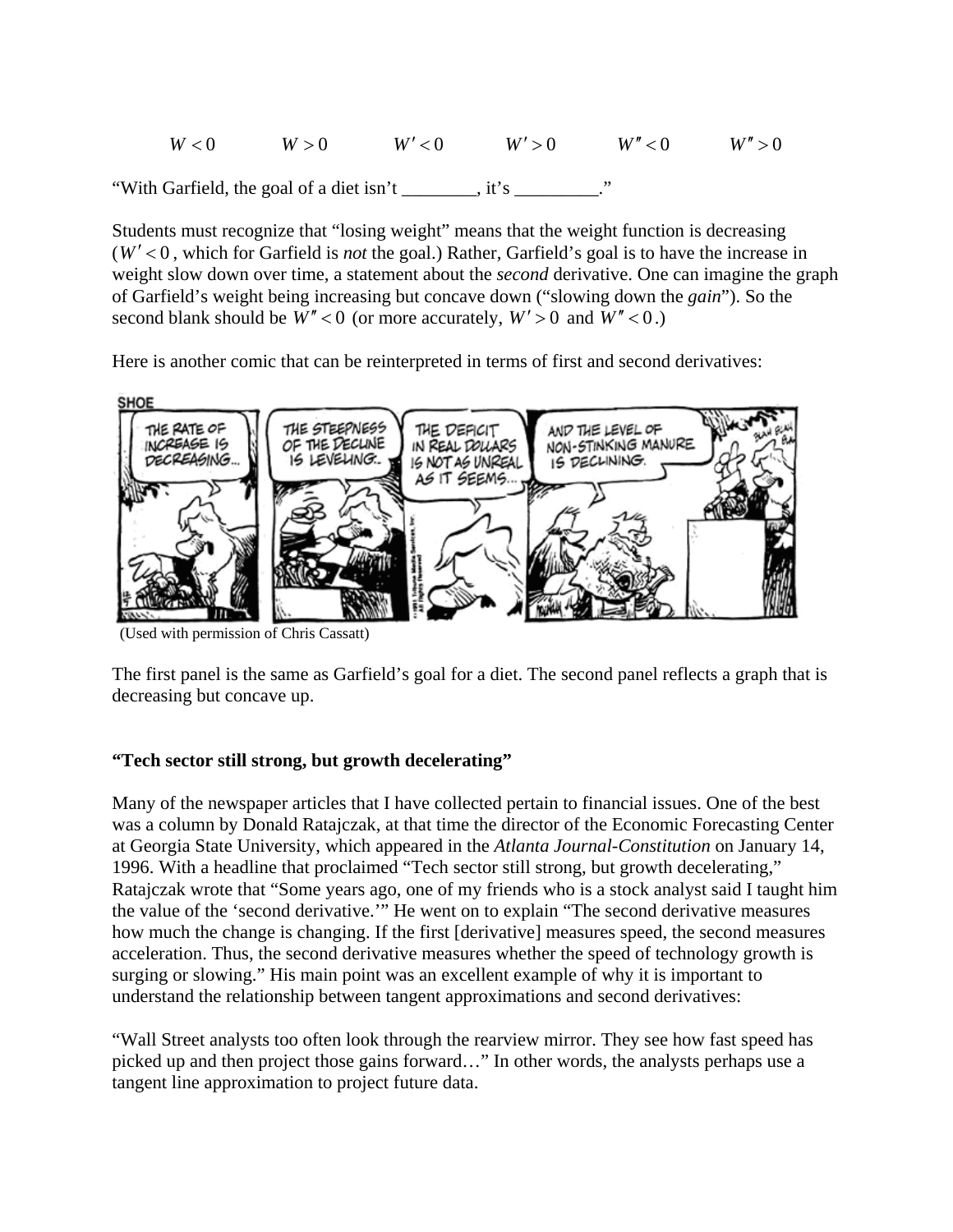"They fail to note that the acceleration is slowing." The graph is increasing but concave down.

"Their earnings expectations are too high when earnings growth slows." The tangent line is above the concave down graph and thus provides an over-approximation.

He finished the column by noting that "[the semiconductor industry's book-to-bill ratio] measures the rate at which orders are growing relative to shipments. Orders are still growing above shipments, but the rate of growth is falling. And, thus, Wall Street hopes are being disappointed."

#### **"The growth in low-carbohydrate products is slowing"**

Sometimes an article will have enough data to allow additional investigation about the behavior of a first or second derivative. The headline above appeared in the *Atlanta Journal-Constitution* on August 18, 2004. It suggests that the graph of the low-carbohydrate sales function should be increasing and concave down. Accompanying the article was the following table (source: ACNielsen) showing the percentage change in sales of carb-conscious products, by month, compared to the previous month.

| July 10, 2004  | $+1.2%$  |
|----------------|----------|
| June 12, 2004  | $+7.2%$  |
| May 15, 2004   | $+6.0%$  |
| April 17, 2004 | $+13.3%$ |
| March 20, 2004 | $+19.2%$ |
| Feb. 21, 2004  | $+17.0%$ |
| Jan. 24, 2004  | $+22.5%$ |
| Dec. 27, 2003  | $+11.6%$ |
| Nov. 29, 2003  | $+7.6%$  |
| Nov. 1, 2003   | $+12.2%$ |
| Oct. 4, 2003   | $+14.6%$ |
| Sept. 6, 2003  | $+0.7%$  |
| Aug. 9, 2003   | $+0.7%$  |
| July 12, 2003  | $+4.3%$  |

The first thing to realize is that you must read the table from the bottom up. The second is that the data is actually being measured every 28 days. The percentages start out more or less increasing as low-carb sales grow, but then the percentages do seem to decrease during 2004. But what do the percentages really measure? One interpretation is that if  $S(t)$  represents the sales during "month" *t* (where a month is defined as 28 days), then the data in the table represents  $r = \frac{S(t+1) - S(t)}{S(t)}$  $(t)$  $r = \frac{S(t+1) - S(t)}{s}$ *S t*  $=\frac{S(t+1)-S(t)}{S(t)}$  and hence is an approximation to  $\frac{S'(t)}{S(t)}$  $(t)$ *S t S t*  $\frac{f'(t)}{f(x)}$ . Now  $S(t+1) = (1+r)S(t)$ , where  $r$  is *not* constant! Assuming that  $S(0)$  represents 1 unit, we get the following values for the sales: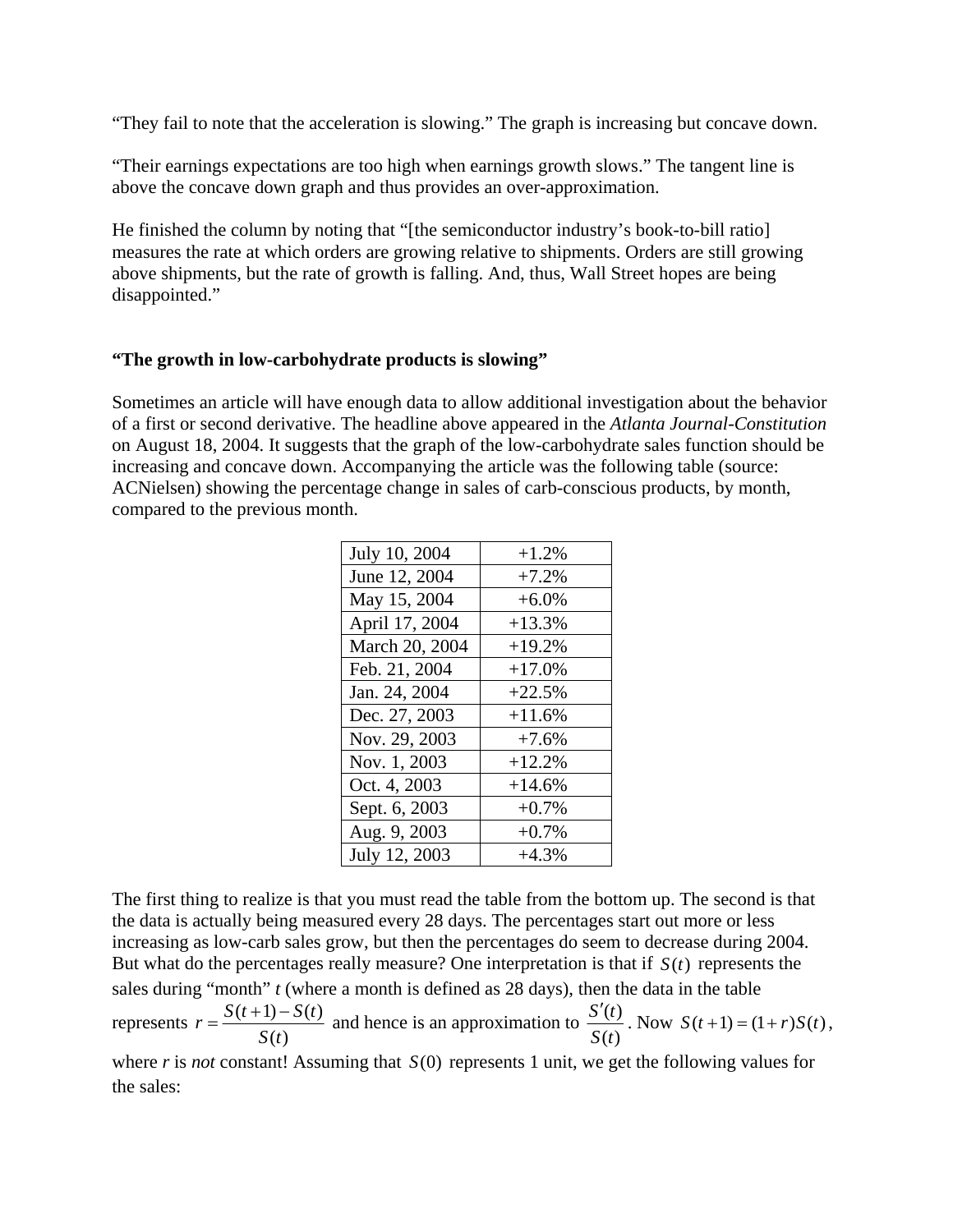

This graph does support the conclusion of the headline that the growth in sales is slowing over the last 6 months (after a change in the graph from concave up to concave down.)

#### **"Decline in AIDS deaths slows dramatically"**

Not all graphs are increasing and concave down. The headline above appeared on CNN.com on August 30, 1999. The Associate Press article said that "The sharp decline in AIDS deaths that began two years ago with the development of powerful new drugs has suddenly been cut in half, raising questions about whether the medications are already losing their punch, health officials said Monday." This is a good sentence for calculus students to translate into statements about the behavior of the first and second derivative. Here we presumably have a decreasing, concave up graph since the value of the (negative) derivative ("sharp decline") has been "cut in half." The concern for health officials, of course, is whether the graph might be approaching a local minimum.

#### **"Slide of Internet stocks speeds up"**

So proclaimed a headline in the *Atlanta Journal-Constitution* on August 5, 1999. "The big selloff in the spring is suddenly accelerating, helping decimate the phenomenal gains achieved this year by many high-profile online companies." This is a good example for students to appreciate the consequences of a decreasing, concave down stock graph!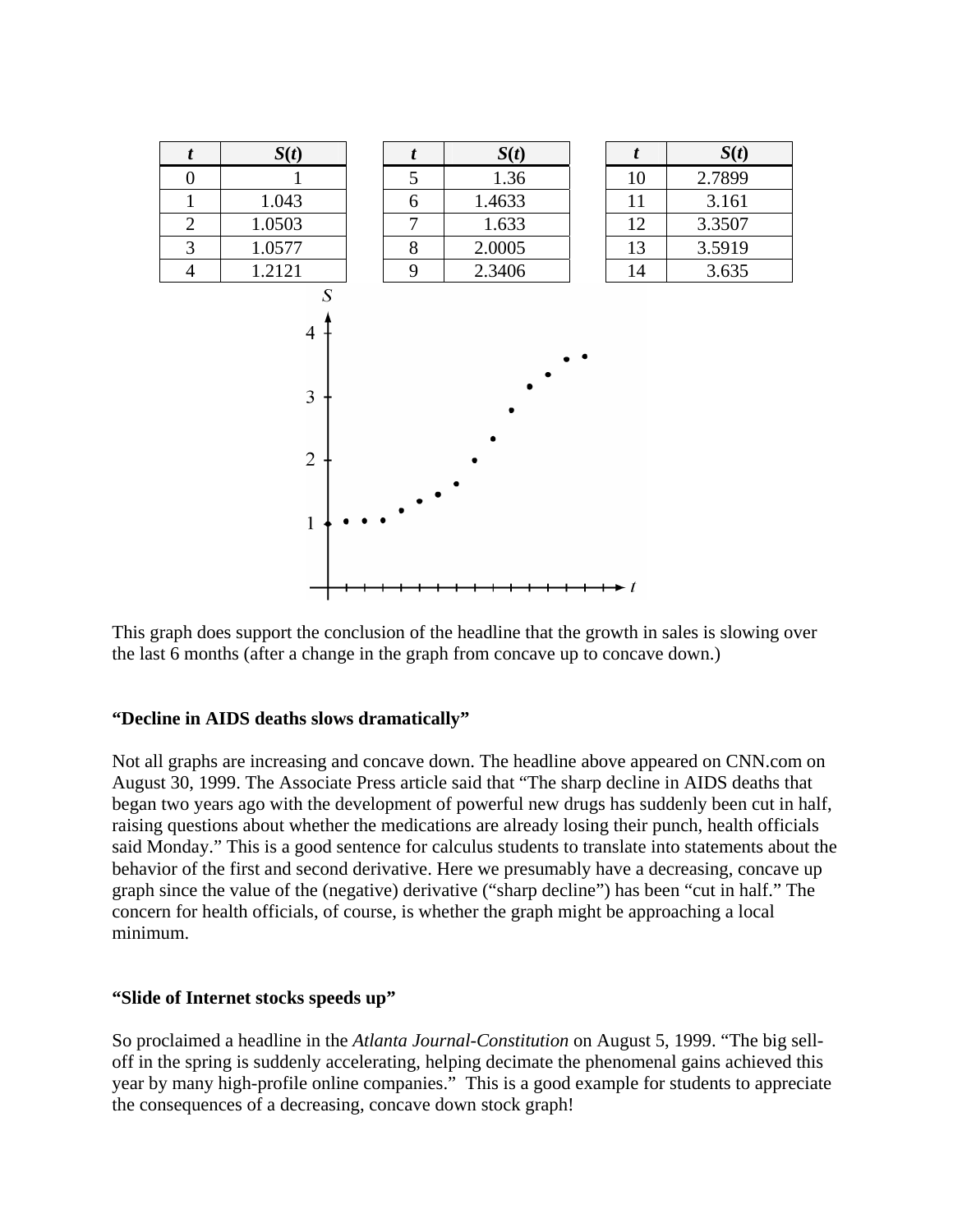#### **"The increase in chip speed is accelerating, not slowing"**

This was the headline for an article by John Markoff in the *New York Times* on February 4, 2002. In it, Markoff writes "Moore's Law is the observation made in 1965 by the Intel co-founder Gordon Moore that the number of transistors on a chip – and so, approximately, the chip's computing power – would continue to double roughly every 18 months." This is a nice example for students to derive the formula of an exponential function,  $C(t) = k(2)^{t/18}$ , where  $C(t)$  is the number of chips at time *t* in months. Such a function has a graph that is increasing and concave up. But Markoff goes on to say "But while Moore's Law proved to be a remarkably accurate engineering forecast for three and a half decades, it is now apparent that chip speeds are doubling even more frequently than every 18 months." So did the headline writer get it right? (Headlines are often written by someone other than the article's author.) Moore's Law would never predict a case in which the increase in chip speed would slow. Like models of exponential population growth, however, it was hard for many to believe that the number of transistors could continue to grow exponentially. Eventually a logistic type behavior might take over, causing the increase to begin slowing. According to this article, however, that has not been the case. In fact, as Markoff wrote in 2002, "That emphasis [on blinding computer speed] suggests that the trajectory of desktop PC performance increases of the last two years will not slow in the near future, but actually accelerate." Hence the graph will continue to be concave up, with even larger second derivative values than predicted by Moore's Law.

#### **"Decline of ozone-harming chemicals suggests atmosphere may heal itself"**

Good news! The amount of ozone-harming chemicals in the atmosphere is declining. At least that is the implication from this headline in the *Washington Post* on August 26, 1993. But the article summary reports that "The amount of ozone-destroying CFCs in the atmosphere, which had been rising rapidly for decades, suddenly slowed its rate of increase in 1989 and has nearly leveled off since then, NOAA scientists have found." Oops. It is not the amount that has declined; it is the rate of increase that is declining. The graph must be still increasing but concave down, with a current slope that is nearly 0. That, however, is still good news.

#### **"Torrid school enrollment rates cool off"**

The *Atlanta Journal-Constitution* reported on January 1, 2000, that "The tremendous growth in Georgia's public school enrollment has taken a breather. The number of new students is still increasing, only at a much slower rate." The following data was included with the article:

| Year | Enrollment | Increase | Percentage<br>change |
|------|------------|----------|----------------------|
| 1994 | 1,270,948  |          |                      |
| 1995 | 1,311,126  | 40,178   | 3.2%                 |
| 1996 | 1,346,761  | 35,635   | 2.7%                 |
| 1997 | 1,375,980  | 29,219   | 2.2%                 |
| 1998 | 1,401,291  | 25,311   | 1.8%                 |
| 1999 | 1,422,762  | 21,471   | 1.5%                 |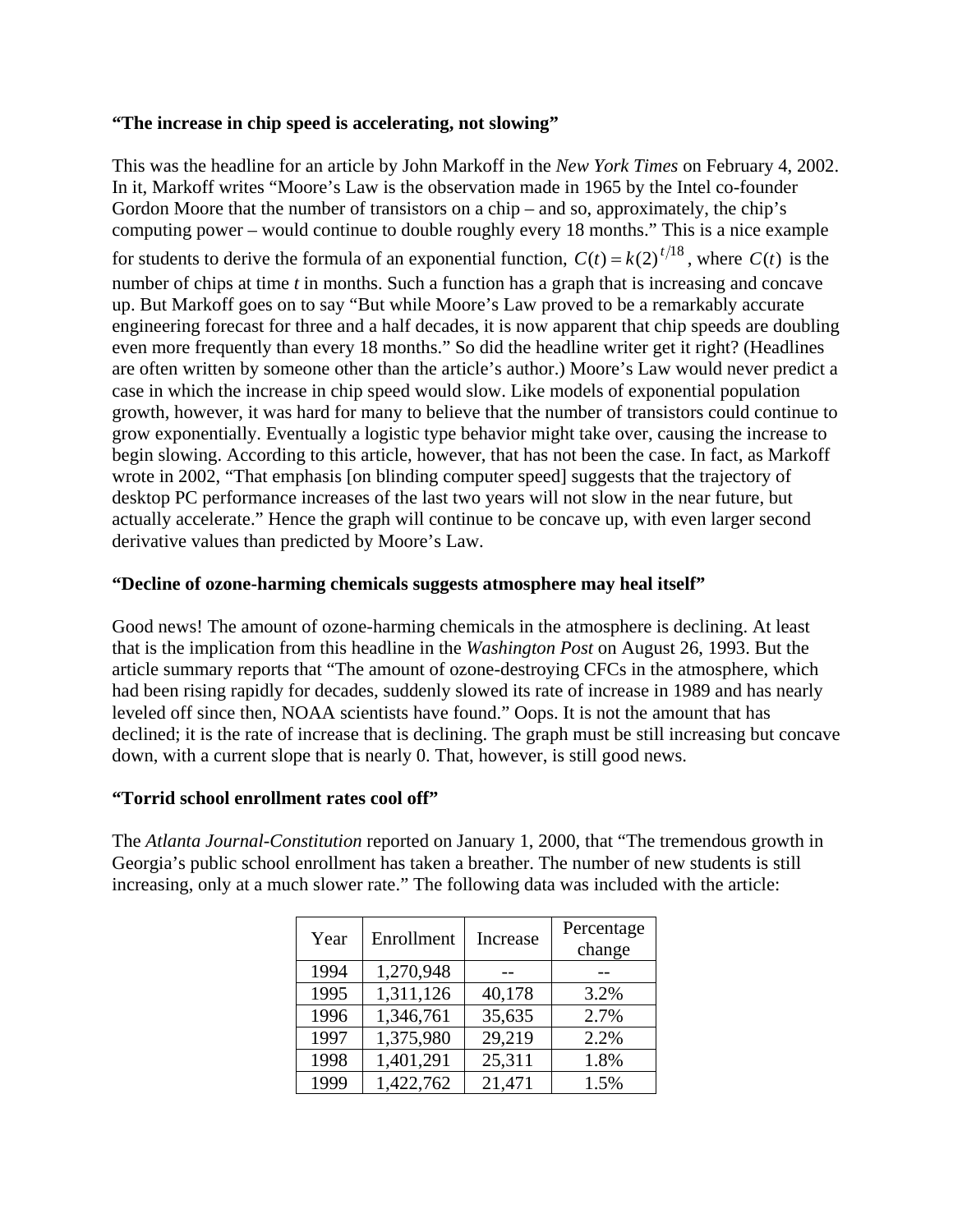Undoubtedly, the reader's attention was meant to be drawn to the last column. Yes, those percentage changes are really decreasing, so does that mean the headline is correct? But this is not the correct column to look at! The function of interest is  $E(t)$ , the enrollment in year *t*. The estimate of the derivative  $E'(t)$  is given by the third column. Since those values are decreasing, it does appear reasonable to conclude that  $E''(t)$  is negative, i.e. that the rate of increase is decreasing.

In fact, many newspaper headlines and articles are based on conclusions drawn from percentage changes, not actual changes. Consider, for example, this headline and paragraph from a 1994 College Board newsletter:

#### **"College Board Survey Finds Tuition and Fees Increase at Slower Pace in 1993-94"**

"For the third straight year the percentage increase at four-year colleges has fallen or stayed the same as the previous year," said Donald M. Steward, president of the College Board."

But percentage changes can, at times, be misleading. Consider, for example, the following table for  $f(t) = t^2$  that mimics the setup of the table in the school enrollment example.

| f(t) | Increase | Percentage<br>change |
|------|----------|----------------------|
|      |          |                      |
|      |          | 300%                 |
|      |          | 150%                 |
| 16   |          | 77.8%                |
| 25   |          | 56.2%                |
| 36   |          | 44.0%                |

The percentage changes are decreasing whereas the actual changes are increasing. This data represents an increasing, concave *up* graph, not concave down. Now what would the table look like for  $f(t) = t^2 + 100$ ?

|   | f(t) | Increase | Percentage<br>change |
|---|------|----------|----------------------|
|   | 101  |          |                      |
|   | 104  |          | 3.0%                 |
| 3 | 109  |          | 4.8%                 |
|   | 116  |          | 6.4%                 |
|   | 125  |          | 7.8%                 |
|   | 136  |          | 8.8%                 |

This new graph has exactly the same shape as the previous one, but now the percentage changes increase.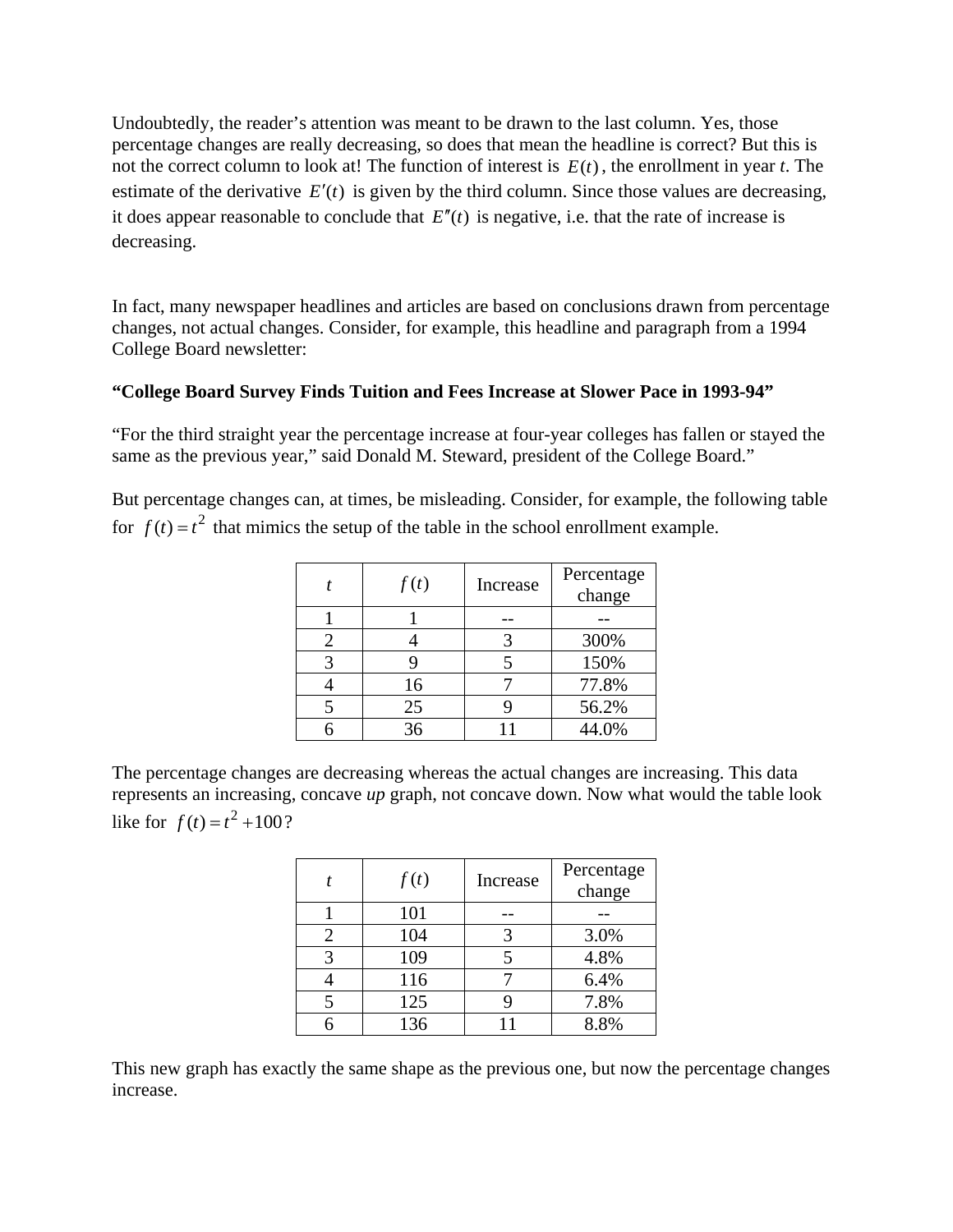The quotient rule helps to explain what is happening. The percentage change over an interval of length 1 is an approximation to *<sup>f</sup> f* ′ . Since

$$
\left(\frac{f'}{f}\right)' = \frac{f''f - (f')^2}{f^2}
$$

the relative size of *f* can influence whether the numerator is positive or negative. So conclusions about the concavity of the graph of *f* must be carefully made if the percentage changes are decreasing. It is likely, though, that if the values of  $f$  are much larger than the values of  $|f'|$  (as one would expect in the College Board article about tuition increases), then *f*<sup>"</sup> will also be negative if the percentage changes are decreasing. Notice, however, that if the percentage changes are increasing, then the quotient rule expression above indicates that  $f''$  *must* be positive (or else the numerator is negative).

#### "**As Housing Market Cools, Far Fewer Become Agents**"

The September 7, 2007, business section of the *New York Times* carried an article about the effects of the housing market decline on real estate agents. A sidebar entitled "The Boom in Real Estate (Agents)" noted that "In California, once one of the hottest areas, fewer people are taking the [sales license] exam and the number of sales agents has leveled off."

The charts to the right were generated from data from the (http://www.dre.ca.gov/gen\_lic\_exam\_stats.html) covering assume that no real estate agent lost his or her license during bottom chart. We see that the number of people passing the has an overall increasing behavior from the beginning of 2001 bottom graph which starts out concave up and then changes to California Department of Real Estate web site the months from January 2001 to December 2007. If we this span, then the values in the top chart approximate the derivative of the function representing the values in the exam (and thus becoming a licensed real estate sales agent) to about the middle of 2005 and then has an overall decreasing behavior. Notice how this is reflected in the concave down in the middle of 2005, right where the peak of the derivative graph would predict.

It does appear that the number of licensed real estate sales agents leveled off in 2007 as the article noted.

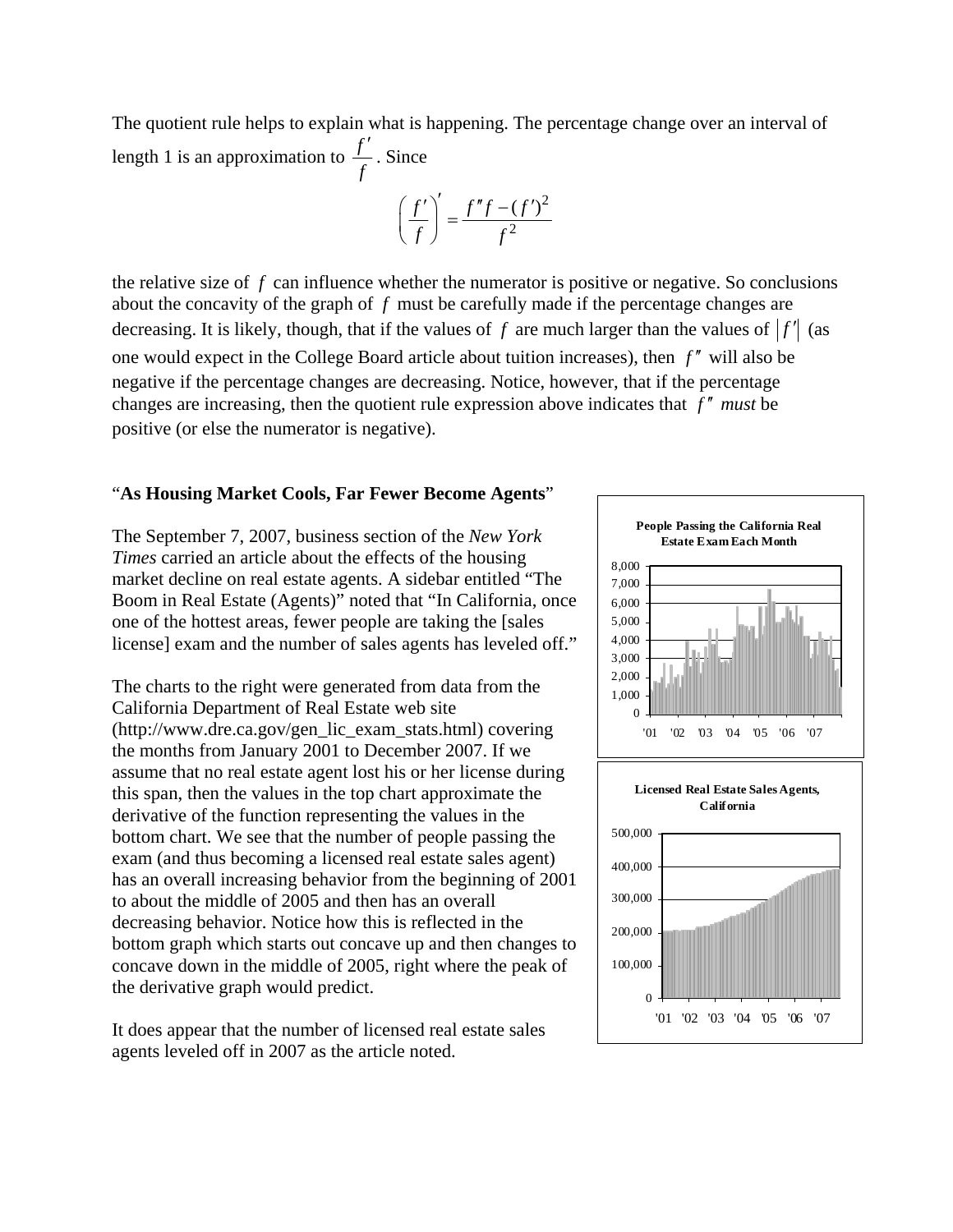#### "**Mosquitoes on Tropical Island**"

Finally, we note that the types of behavior illustrated by many of these headlines have also students with a function modeling the rate of change of the number of mosquitoes on Tropical Island. Part (a) asked students to show that the number of mosquitoes is increasing at a specified appeared on the AP® Calculus Exam. Problem AB-2 on the 2004 Form B Exam presented time. Part (b) then asked "Is the number of mosquitoes increasing at an increasing rate, or is the number of mosquitoes increasing at a decreasing rate?" at this time. I can just imagine the headlines in the *Tropical Island Post-Gazette* after students solved this problem: "Mosquito infestation still growing, but at a slower rate!"

have collected a large number of calculus-related headlines at my website I

http://ecademy.agnesscott.edu/~lriddle/calculus

 $\overline{a}$ 

A nice project for calculus students is to look through the headlines and articles for examples suggesting each of the four basic possibilities for the shape of a graph (increasing/concave up; increasing/concave down; decreasing/concave up; and decreasing/concave down), and, for each example, to answer the questions I posed at the beginning of this article. An even better project is for students to find their own examples in the newspaper or online news articles. It is important to emphasize, however, that you are looking for headlines or articles that reflect on both the first *and* second derivatives.

Finally, if your students ever start to complain about having to learn about the product rule, *Journal* on November 23, 1993, Section C, page 1: "Congress is getting serious about the rules quotient rule, or chain rule, you can always point them to the headline from the *Wall Street*  for derivatives"! $2$ 

<span id="page-8-0"></span> $2$  Alas, not our kind of derivatives. These derivatives are financial contracts intended to provide companies with insurance against risks from changes in interest rates or currency exchange rates. Common examples are futures and options, whose values are tied to the prices of stocks and bonds. This article begins "Congress is taking action on its threats to legislate controls on the fast-growing and controversial market in financial derivatives, one of Wall Street's fastest-growing products."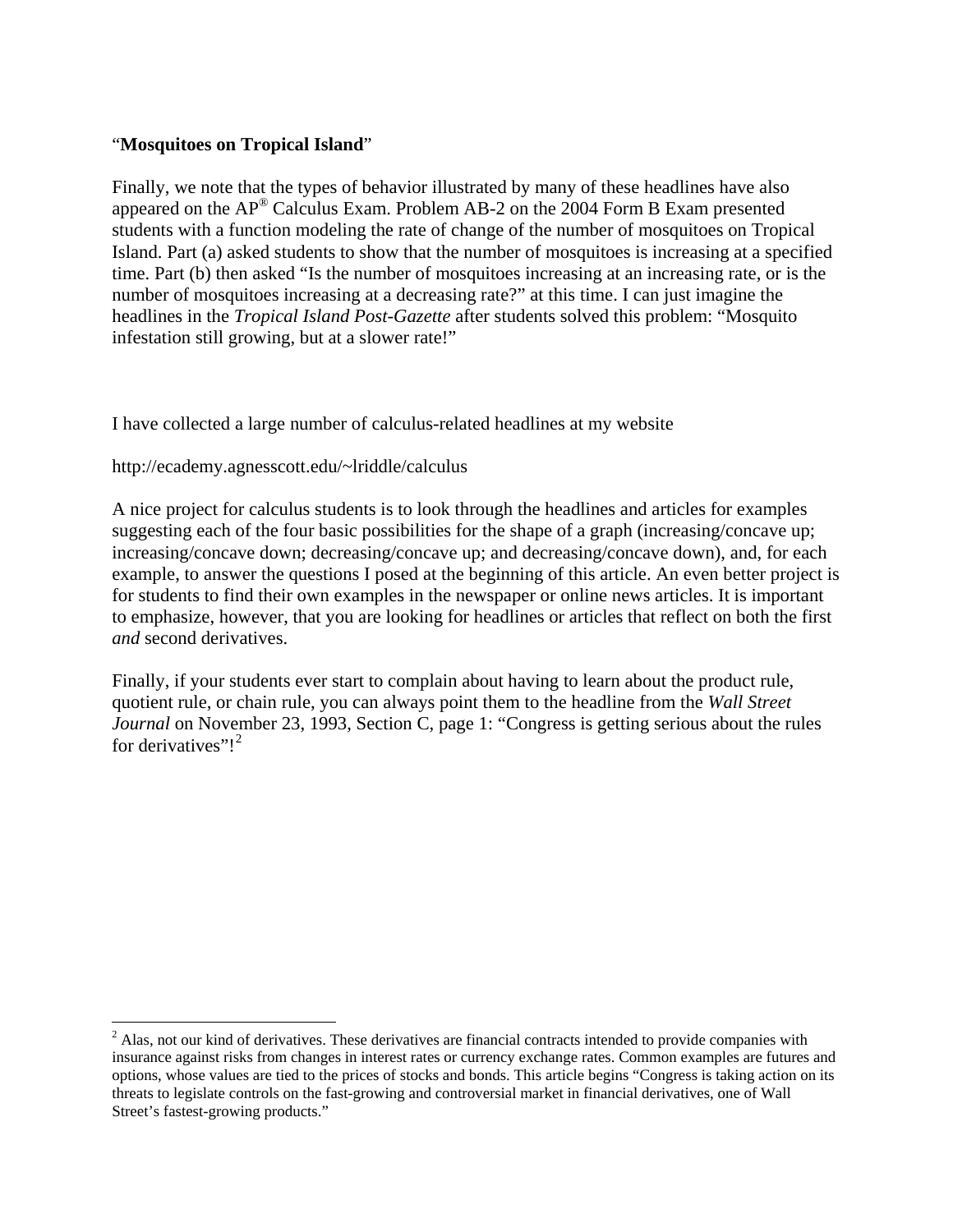#### **Appendix**

Here are some of the headlines at my website http://ecademy.agnesscott.edu/~lriddle/calculus. For copyright reasons, only brief excerpts of each article are included on the website. The paragraphs were chosen to illustrate the mathematical issues.

Credit woes rising, but at lower rate *Atlanta Journal-Constitution*, October 30, 1991

CD yields continue decline, but at a reduced pace *Atlanta Journal-Constitution*, April 24, 1991

First American continues losing, though not as badly *Atlanta Journal-Constitution*, October 31, 1991

College Board Survey Finds Tuition and Fees Increase at Slower Pace in 1993-94 College Board Newsletter, 1993

Mortgage rates still climbing, but pace slows *Atlanta Journal-Constitution*, April 8, 1994

Tech sector still strong, but growth decelerating *Atlanta Journal-Constitution*, January 14, 1996

September figures show continued growth, though at a slower rate CNNfn.com, November 3, 1998

Slide of Internet stocks speeds up *Atlanta Journal-Constitution*, August 5, 1999

Inmate numbers rise, but at slower rate The *Boston Globe*, August 16, 1999

Decline in AIDS deaths slows dramatically CNN.com, August 30, 1999

Metro housing starts rise, but growth rate slowing *Atlanta Journal-Constitution*, September 17, 1999

Torrid school enrollment rates cool off *Atlanta Journal-Constitution*, January 1, 2000

U.S. gasoline price increase slowing, survey finds CNN.com, June 25, 2000

U.S. growth expected to continue, but at slower pace *Atlanta Journal-Constitution*, October 1, 2000

China growth rate slowing *Atlanta Journal-Constitution*, March 28, 2001

U.S. kids getting fatter at faster rate *Atlanta Journal-Constitution*, December 11, 2001

The Increase in Chip Speed is Accelerating, Not Slowing The *New York Times*, February 4, 2002

Hartsfield's drop in passengers appears to have decelerated *Atlanta Journal-Constitution*, April 17, 2003

The growth in low-carbohydrate products is slowing *Atlanta Journal-Constitution*, August 18, 2004

College costs rise at slower rate Associated Press (Yahoo! News), October 19 2004

Cell phone market growth slowing Reuters (Yahoo! News), October 22, 2004

Rise in health spending slows *Atlanta Journal-Constitution*, January 11, 2005

Gas prices dropping more slowly *USA Today*, October 6, 2006

Cost of health insurance rises at reduced pace *Atlanta Journal Constitution*, September 27, 2007

Economy still growing but at slower pace Reuters, January 16, 2008